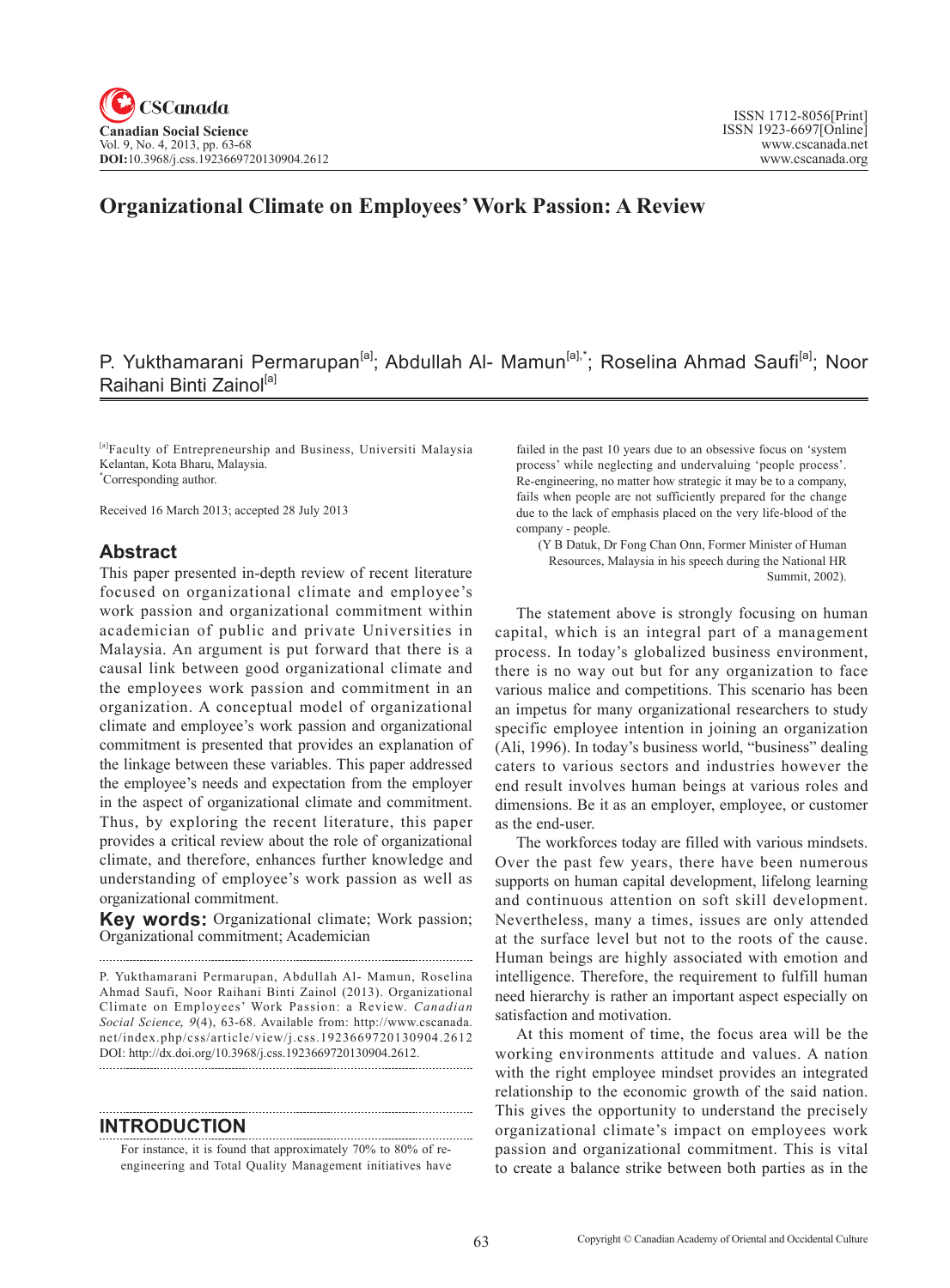employer and employee.

No matter how much technology has made our lifestyle more comfortable, the function of an organization is heavily supported by human capital involvement. Organizational climate here will be the support rendered by the employer for the comfort of employees, Work Passion is the underlying element that measures the employee behavior and Organizational Commitment will evaluate the value system of the employee indirectly. The success and growth of an organization requires a good set of human capital. In order to have the best human capital with the organization and retaining the current performing human capital, organization today are out doing each other to provide the most excellent remuneration with tremendous career growth.

## **1. LITERATURE REVIEW**

#### **1.1 Organizational Climate**

"Organizational climate is a shared perception of what the organization is like in terms of practices, policies, procedures, routines, and rewards- what is important and what behaviors are expected and rewarded- and is based on shared perceptions among employees within formal organizational units (Bowen & Ostroff, 2004) ."

Organizational climate represents the condition of the organization's culture. The most common management issue faced by organization in this present day is search for creative flexible work environment that promotes job satisfaction and innovation. Being drained by

fiscal constraint, downsizing, and outsourcing requires organization to change dynamics in the workforce that is accommodating.

Rekha Nair (2006) in his study noted the increasing importance of workplace climate on employee job satisfaction, creativity, motivation and retention. Because of the importance of workplace climate, IBM made adjustments and set best practices which in turn have helped the organization to stay on top. In between organizational climate and company performance, employee plays an important role because employee's job satisfaction is highlighted as the mediator between organizational climate and company performance (Patterson et al., 2004). Literature on organizational climate and its impact on firm's overall performance is many (James & Jones, 1974), but the recent studies of Ostroff and Bowen (2000) proposed that organizational climate is a bridge that links HRM and performance. Organizational climate have been proven to influence employee's behavior such as participation, absenteeism level of stress and work commitment (Rose, 2002, 2004).

Limelight on the development of employee performance needs to be at the top of every organization's agenda. Promoting a supportive environment and a positive workforce climate is no longer seen as a simply an attractive option; it is a business vital. Climate has a tangible effect on employees' motivation. A good working climate boosts employee morale, loyalty and productivity. There are 6 different dimensions of climate (established by Hay Group)

| <b>Dimension</b>       | <b>Item</b>                                                                                                                                                                                                       |  |
|------------------------|-------------------------------------------------------------------------------------------------------------------------------------------------------------------------------------------------------------------|--|
| Clarity                | Knowing what is expected from you;<br>Understanding how those expectations relate to the goals of the organization.                                                                                               |  |
| <b>Standards</b>       | Emphasis that management puts on improving performance;<br>Degree to which challenging but attainable goals are set;<br>Extent to which mediocrity is not tolerated.                                              |  |
| Responsibility         | Feeling that you have authority delegated to you.<br>Feeling that you can do your job without being micromanaged.<br>Accountability.                                                                              |  |
| Flexibility            | Degree to which you feel there are no unnecessary rules or procedures;<br>Feeling that new ideas are easy to get accepted.                                                                                        |  |
| Rewards                | Being recognized for good work;<br>Degree to which recognition is directly related to levels of performance.                                                                                                      |  |
| <b>Team Commitment</b> | Feeling proud and expressing pride in belonging to the organization;<br>Trusting that everyone works towards a common objective;<br>Working positively together and cooperating across organizational structures. |  |

Source: Rekha Nair (2006).

Organizational climate is deemed to be important: it is perceived, as motivated employee will result in higher productivity, greater passion for the business, and a deeper engagement with customers. A positive climate encourages employees' productivity and decrease turnover.

In one of the research by Taymaz (2003), it was concluded that organization climate is a key factor that increases the effectiveness and efficiency of school, and many researchers studying schools found effective schools have positive organizational climate. But one has to understand that organizational climate is not something that happens in a blink of a time, it is a product of long process in which a organization operate (Guney, 2000). Based on the same schooling background, open communication and sincere relationship create positive organizational climate, which means mutual sincerity, trust and respect (Ozden, 2004).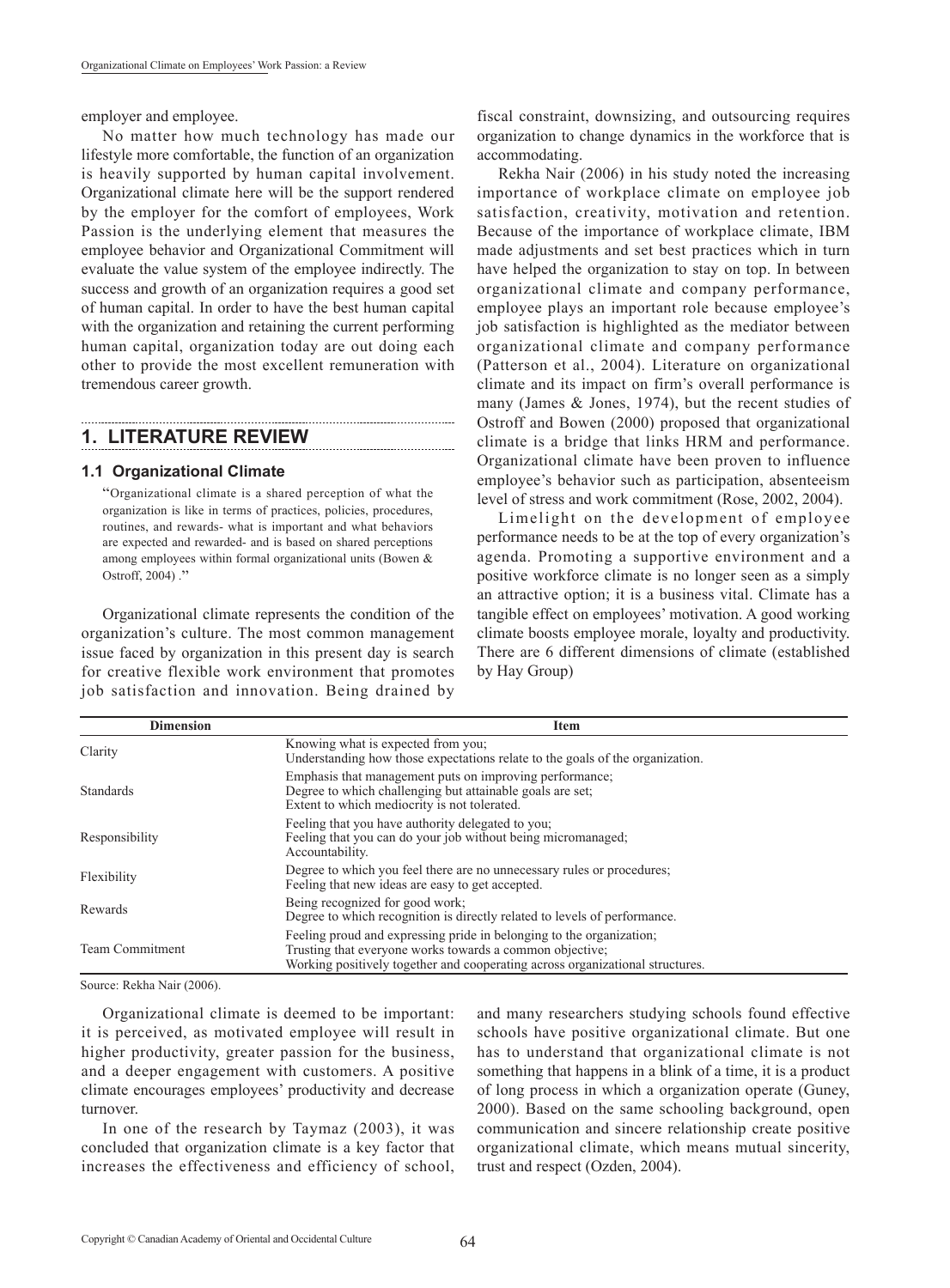The task of creating and maintaining a organizational climate lies in the management leader, whose managerial behavior impacts the organizational climate (Tuna, 1996). The performance and satisfaction degree of the organization members are highly influenced by the leadership style and a change in the leadership style impacts the climate significantly (Aydin, 1993), and this is acknowledged by top managers who agree that people make difference (Verburg & Den Hartog, 2006).

#### **1.2 Work Passion**

Work passion is an individual's persistent, positivity, scientific state of well-being stemming from reoccurring cognitive and affective appraisals of various job and organizational situations, which results in steady, beneficial work intentions and behaviors. Therefore, it's recommended that organizations should provide wisdom of meaning beyond simply making a profit. Organizations should provide the independence and flexibility for individuals for growth, opportunities collaboration, and recognition; and a sense of connectedness. Also, all organizations must ensure that processes and procedures are fairly and consistently applied to all employees.

Employee's work passion commonly measures both cognition and affect as opposed to measuring satisfaction. Studies tend to measure employee satisfaction as "engaged," "disengaged," and "actively disengaged," but fail to measure "actively engaged." Measuring employee satisfaction on its own does not provide a measure of what the employee intends to do. Since Employee work passion measures not only affect and cognition but also intention, it provides a clearer sense of how the individual intends to behave on behalf of the organization.

According to Blanchard (2009) after numerous reviews and research, work passion could be categorized into eight elements. The variables listed were meaningful work, collaboration, fairness, autonomy, recognition, growth, connectedness with leader and connectedness with colleagues. It is believed that, if the listed variables are paid attention by the employer than the employees will probably have a high work passion towards they're given task or job. Below are the dimensions by Blanchard (2009).

| <b>Dimension</b>          | Perceived meaning                                                                                                                                                                                                                                                                                |
|---------------------------|--------------------------------------------------------------------------------------------------------------------------------------------------------------------------------------------------------------------------------------------------------------------------------------------------|
| Meaningful work           | Employees perceive the organization's larger purpose through products or services produced, consider their<br>work to be worthwhile, and are proud of their individual actions and contributions that help the organization<br>serve its customer.                                               |
| Collaboration             | Employees perceive an organizational environment and culture that enhances collaboration, cooperation,<br>and encouragement between all organizational members.                                                                                                                                  |
| Fairness                  | Employees perceive an environment where pay, benefits, resources and workload are fair and balanced and<br>equitable, people treat each other with respect, and leaders act in an ethical manner.                                                                                                |
| Autonomy                  | Employees perceive an environment where people have the tools, training, support, and authority to make<br>decisions.                                                                                                                                                                            |
| Recognition               | Employees perceive an environment where they are praised, recognized, and appreciated by colleagues<br>and their leader for their accomplishments, where they receive monetary compensation for those<br>accomplishments, and where they are contributing to positive relationships with others. |
| Growth                    | Employees perceive an environment where people have opportunities to learn, grow professionally, and<br>develop skills that lead to advancement and career growth.                                                                                                                               |
| Connectedness with leader | Employees perceive an environment where they trust their leader and where the leader makes an effort to<br>form an interpersonal connection with them.                                                                                                                                           |
| colleagues                | C o n n e c t e d n e s s w i t h Employees perceive an environment where they trust their colleagues and where their colleagues make an<br>effort to form an interpersonal connection with them.                                                                                                |

These eight factors are not all inclusive but they do represent the majority that influences employee passion. It is important for the eight factors to be present to maximize employee passion as they are interdependent, meaningful work was the most evident factor present in the minds of most employees and career growth scored the lowest even though there is no statistically significant ranking among them.

## **2. ORGANIZATIONAL COMMITMENT**

Organizational commitment (OC) occurs when an employee is involved or identifies one with the organization. Most times, OC has been seen as an interesting subject due to its ability to help organization to predict job performance, turnover and absenteeism of employees more than job performances or job satisfaction (Malloy, 1996).

The bond or linking that employee has with his/ her organization is called organizational commitment (Lambert & Paoline, 2008; Mathieu et al., 1990). OC is multidimensional and it is an outcome of one's evaluation of his/her work place (Normala, 2010). Most researches show positive relationship between organizational commitment and job satisfaction (Garland et al., 2009; Lambert & Hogan, 2009; Markovits et al., 2007) and organizational commitment acts as a variable and provides useful information regarding planning, organizing, increasing, performance and reducing absences for managers. Employees who are committed to an organization will see themselves a part of the organization and remain loyal to it (Asgari et al., 2011).

Most research focuses mainly on antecedents and consequences. Allen and Meyer (1990) have indentified three types of OC which are: affective, continuance, and normative. Most public organizational studies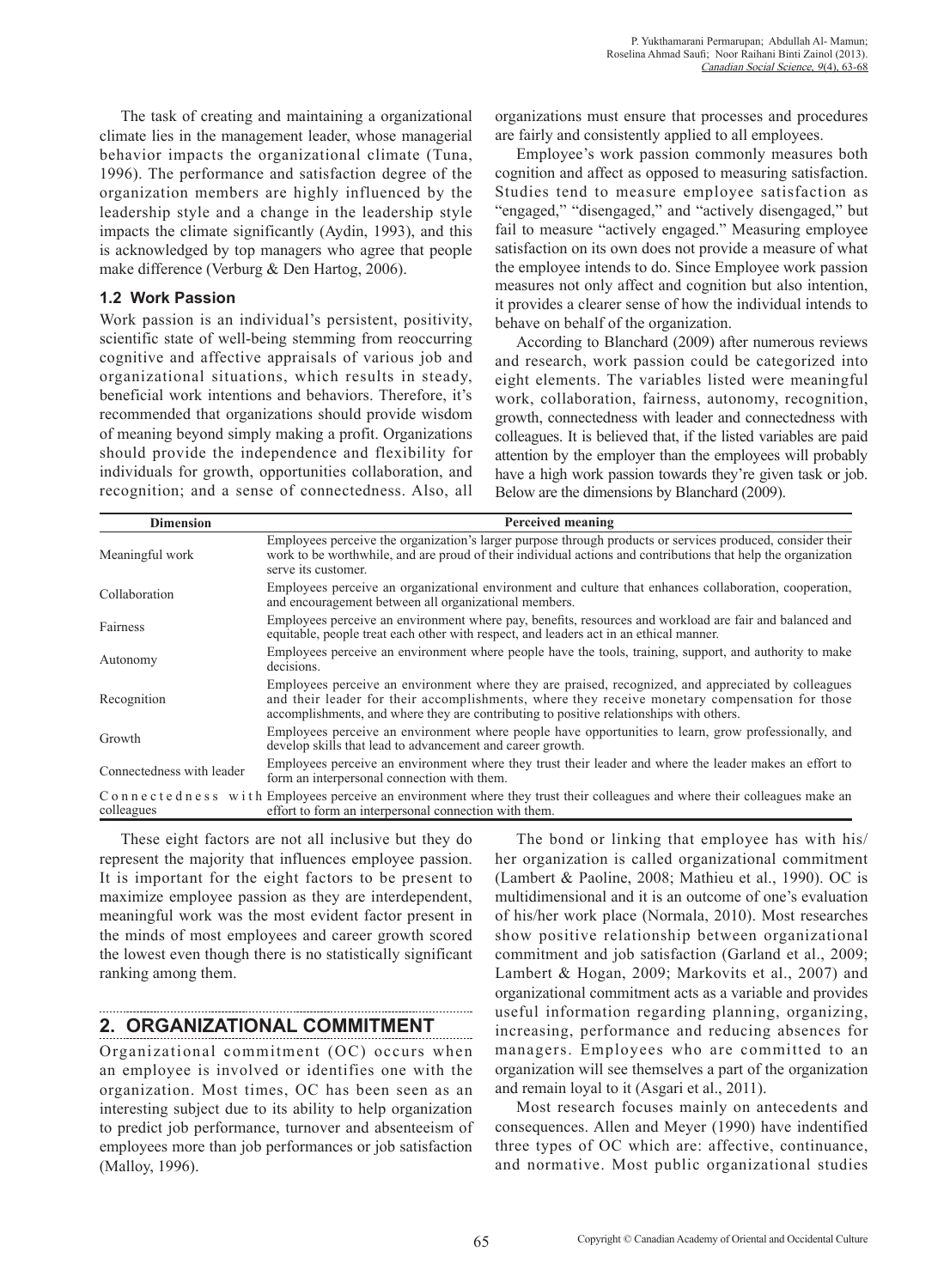indicates the existence of affective and continuance commitment (Kalbers and Fogarty, 1995; Ketchand and Strawser, 2001). But however, only affective commitment have shown consistent relationship with desirable organizational outcomes and negative correlation with turnover intentions among those three types of OC (Cooper-Hakim & Viswesvaran, 2005).

Most of the research on antecedent of OC were oriented to job characteristic and work experience on various variables like work design, job challenge, autonomy, skills and feedback on task (Bamber and Iyer 2002; Dunham, Grudge, & Castaneda,1994), and decision making participation and support from management (Zaffane,1994).

Apart from that, Organizational tenure is always positively associated with organizational commitment, this is because of the general assumption that the longer time they are with a company the more benefits they get (Pare, Temblay & Lalonde, 2001). It is very important to have committed employees for the existences both for private and public sectors; it is a both basic activity and final aim for organization to survive. This is because; individuals who are organizationally committed are more adaptable, more productive, work in sense of responsibility and lead to less cost in organization (Demir, 2012) and committed employees will remain in the organization compared to non-committed employees.

But lack of alternatives can lead weak affective and normative commitment into a strong continuance commitment (Ceylan & Bayram, 2006) and the common point in organizational commitment is that employees continue to remain in the organization whenever they feel positive or negative (Ozdevecioglu, 2003).

Organizational commitment is used to explain two deferring concepts which is attitudinal and behavioral (Malloy, 1996; Meyer & Allen, 1997). Engagement of oneself with the organization is reasoned by organizational commitment. Organizational Commitment itself carries a heavy impact of someone's devotion, responsibility and loyalty to a task or an organization.

In other words, Organizational commitment is defined as the strength of an individual's identification with the goals of an organization. Meyer and Allen (1991) hold that organizational commitment is a multidimensional construct comprising three components: affective, continuance and normative. Affective commitment has been defined as an employee's emotional attachment to identification with an involvement in the organization. Employees with a strong affective commitment will remain in the organization because they want to.

On the contrary, Continuance commitment relates to one's awareness of the costs associated with leaving the present organization. Employees whose commitment is in the nature of continuance will remain in the organization because they have to. The third component, normative commitment has to do with feeling of obligations to the organization based on one's personal norms and values. Employees whose commitment to the organization is said to be of the normative type remains in the organization simply because they believe they ought to.

| Interpreted by                                                                 | <b>Concept/ Understanding</b>                                                                                                                                                                                                                          |
|--------------------------------------------------------------------------------|--------------------------------------------------------------------------------------------------------------------------------------------------------------------------------------------------------------------------------------------------------|
| Steer (1977)                                                                   | An employee attitude and as a set of behavioral intentions.                                                                                                                                                                                            |
| Mowday (1979); Steers and Porters (1982);<br>Beckeri, Randal and Riegel (1995) | Can be into three factors:<br>A strong belief in, and acceptance of the organization's goals and values,<br>A willingness to exert considerable effort on behalf of the organization,<br>A strong desire to remain in the organization.                |
| Northcraft and Neale (1996)                                                    | An attitude reflecting an employee's loyalty to the organization, an ongoing process of<br>expression for the organization and its continued success and well being.                                                                                   |
| Allen and Meyer (1991)                                                         | Consist of :<br>Affective Commitment:<br>Psychological attachment to organization<br>Continuance Commitment:<br>Costs associated with leaving the organization<br><i>Normative Commitment:</i><br>Perceived obligation to remain with the organization |

The factors structures of Allen and Meyer's (1996) organizational commitment scale have been examined in several studies. Some of these studies include measures from all the three components (affective, continuance, and normative) whilst others focus only on affective measure and/or continuance commitment measure.

#### **Organizational Climate, Work Passion and Organizational Commitment**

Employee surveys are one of the most common forms of data collection used by researchers and practitioners.

Such surveys are used widely for describing the nature of an organization, assessing how well an organization is performing, benchmarking organizational performance against other organizations, and estimating the potential causal relationships between work practices and outcomes (Kraut, 2006).

Organizational climate may be defined as "the shared perceptions of organizational policies, practices, and procedures" (Reichers & Schneider, 1990), and indicates what the individuals requires to gain from their workplace (James et al, 2008). Organizational climate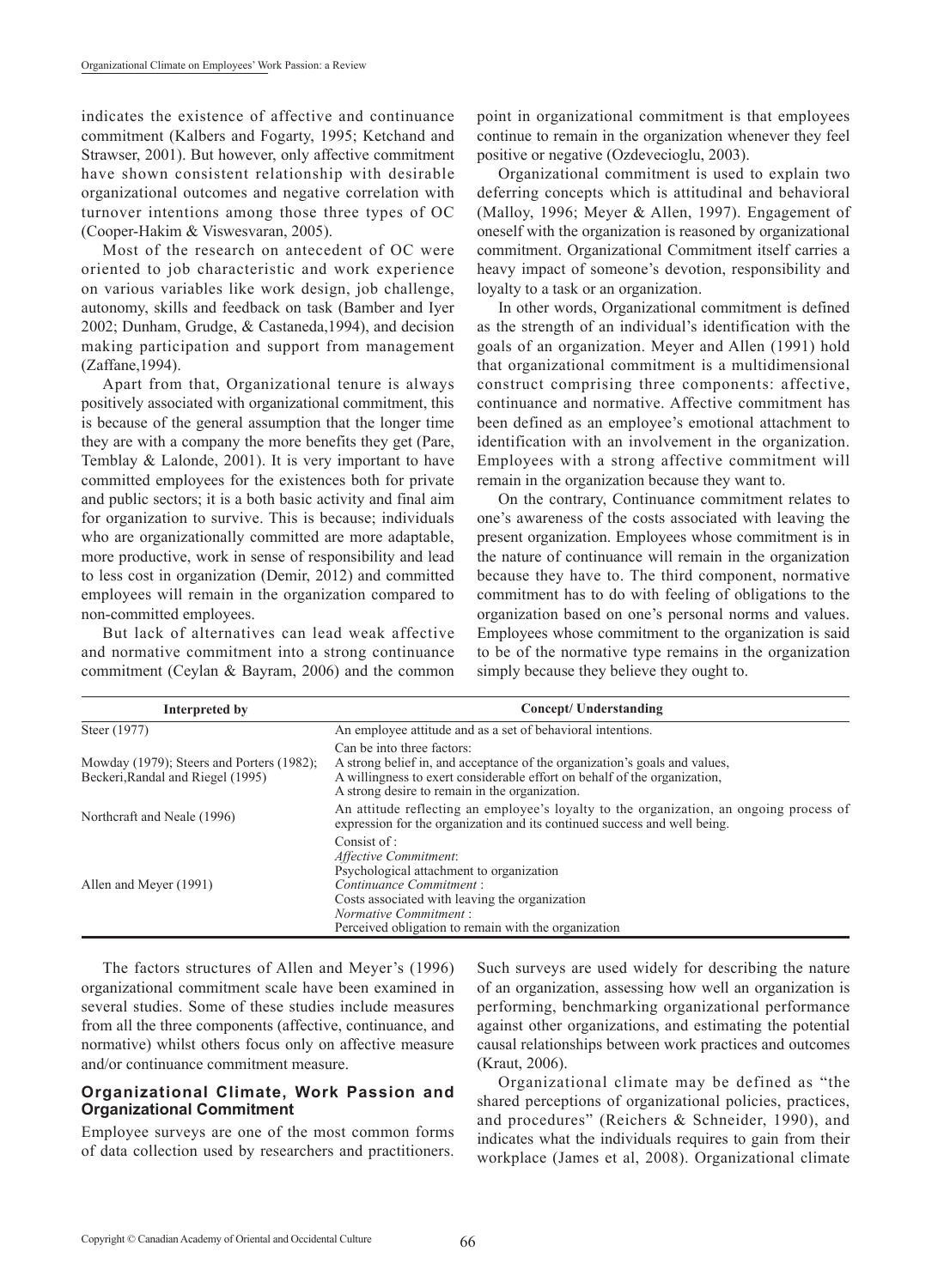can be determined by the perceptions individuals have of their workplaces, as reflected by personal values and psychological desires (James et al., 2007; McMurray et al., 2010). Basically, Organizational climate (sometimes known as Corporate Climate) is the process of quantifying the "culture" of an organization; it precedes the notion of organizational culture. It is a set of properties of the work environment, perceived directly or indirectly by the employees, that is assumed to be a major force in influencing employee behavior. This shared perception which exhibit emotionally relevant cognition is linked to employees' reaction towards the organization and influences their affective organizational commitment (James et al., 2008; Parker et al., 2003).

OC together with how well an individual is connected and the level of involvement in an organization (Allen and Meyer, 1990; Meyer and Allen, 1991; Mowday et al., 1979; Porter et al., 1974), has been identified as having a positive relationship with organizational citizenship behavior and job performance and is negatively related to absenteeism and turnover (Mathieu & Zajac, 1990; Cooper-Hakim & Viswesvaran, 2005). It is important in understanding OC, theoretically and practically because it has the most significant effect on organizational and individual performance of all work-related dispositional variables (Yang & Pandey, 2009).

Dunham (1984) stated that every attitude could be understood better by recognizing that every attitude has three distinct components, which are cognitive, affective and behavioral tendencies. Personality traits or dispositions are receiving increased attention as antecedents of workrelated attitudes. Employees with positive affect are more likely to have positive attitudes to themselves and others, and tend to have an overall sense of well-being, whereas those with negative affect tend to feel anxious and tense (Luthans, 1995).

Work has various definitions differencing from science terms to art or management terms. Generally work is understood as a task or act done or performed by individual to ensure completion of a certain process or cycle of responsibility being entrusted with. Behavior plays an important role in our very action. Therefore, its timely to investigate the external factors as in Employer's role in providing the required Organizational Climate as per discussed by Hay group. With the element being taken care of, the behavior of the employee is to be evaluated by their work passion towards their given task and role in an organization.

Developing the right behavior may stipulate the right attitude as in organizational commitment. Treating your organizational with utmost respect ensure growth for both components indeed. The right organizational climate creates the passion and this is required to see the impact of the commitment level to the organizational well-being.

#### **CONCLUSION**

It is not an easy task for management and organization to design and adapt organizational climate effectively without the support and dedication from employees' themselves. However, management and organization can plan and design the best-fit approach to remain valid to all involved parties especially the employees. It is not just the monetary based benefits human capital today; there are other aspect that motivates and enhances their job involvement and affective commitment such as opportunities at work. This paper addressed the employee's needs and expectation from the employer. As we are aware, an organization requires human capital to meets its business objectives'. Therefore, by understanding the tested Organizational Climate, the research will be able to emerge an improvised model to enhance employee's work passion as well as organizational commitment. As well there is a room way for comparison between the practices between public and privately administrative universities. The kernel of having the right employee relates to work passion. The passionate employee will be able to contribute more efficiently towards the growth of the organization. An excellent organizational will enable an enhanced economic development.

### **REFERENCES**

- Allen, N. J., & Meyer, J. P. (1990). The measurement and antecedents of affective, continuance and normative commitment to the organization. *The Journal of Occupational Psychology*, *63*, 1-18.
- Asgari H., & Dadashi M. (2011). Determining the relationship between quality of work life and organizational commitment of Melli Bank staff in west domain of Mazandaran. *Australian Journal of Basic and Applied Sciences*, *5*(8), 682-687.
- Aydin, M. (1993). *Contemporary education audit*. Ankara: Pegem Press.
- Bamber, E. M., & Iyer, V. M. (2002). Big 5 Auditors' professional and OID: Consistency or conflict? *Auditing: A Journal of Practice and Theory*, *21*(2), 21–38.
- Bowen, D. E., & Ostroff, C. (2004). Understanding HRM-frim performance linkages: the role of the 'strength' of the HRM system. *Academy of Management review*, *29*(2), 203-221.
- Cooper-Hakim, A., & Viswesvaran, C. (2005). The Construct of Work Commitment: Testing an Integrative Framework. *Psychological Bulletin*, *131*, 241–259.
- Demir H (2012). Sport managers' organizational commitment levels. *African Journal of Business Management*, *6*(22), 6511-6515.
- Dunham, B., Grube, A., & Cast Aneda, B. (1994). Organizational commitment: The utility of an integrative definition. *Journal of Applied Psychology*, *79*(3), 370-380.
- Dunham, R. B. (1984). *Organizational behavior: people and processes in management*. Michigan: Irwin.
- Garland, B. E., McCarty, W. P., & Zhao, R. (2009). Job satisfaction